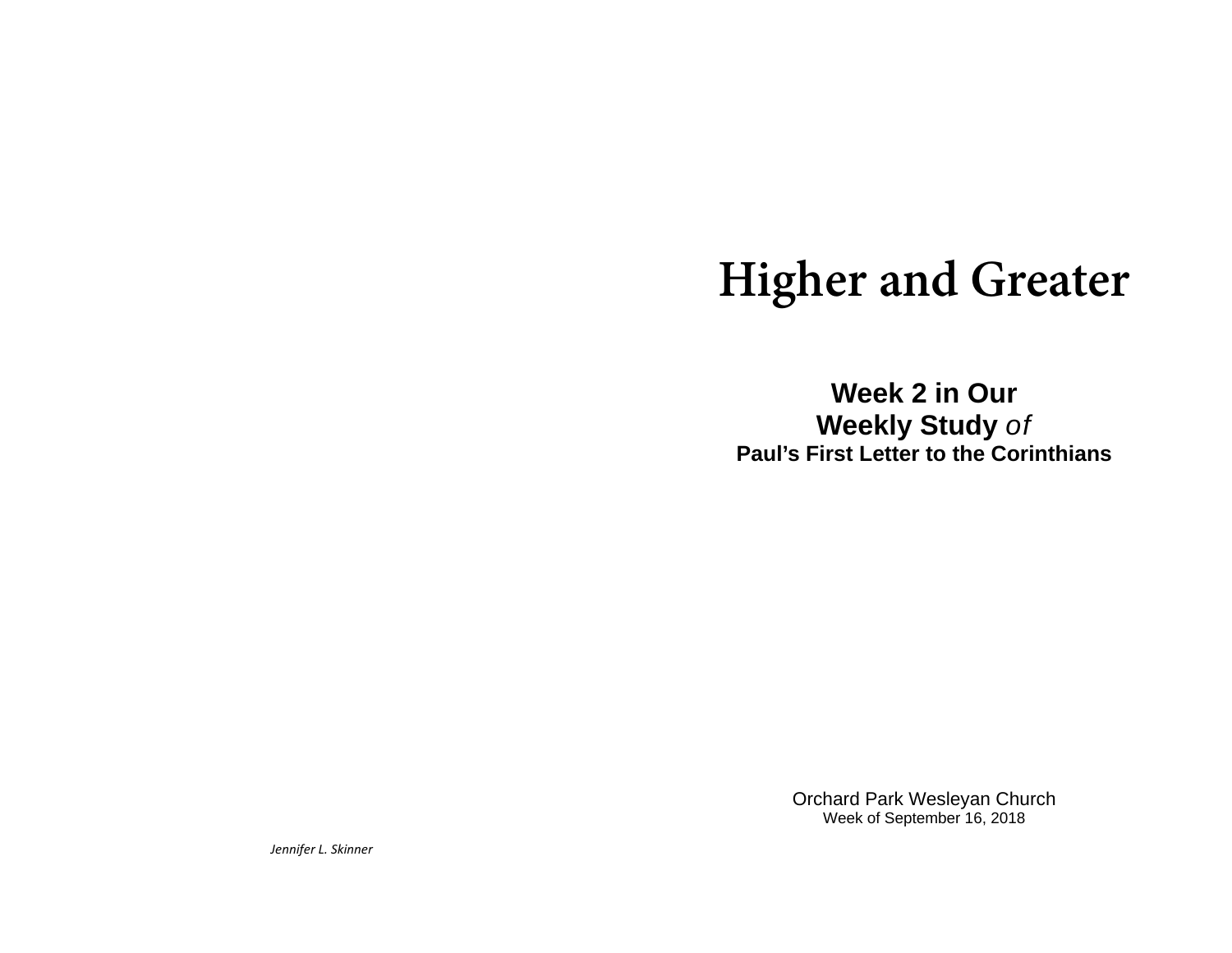## **Day 1: Our Weakness**

*"I came to you in weakness—Ɵmid and trembling."* 1 Corinthians 2:3

We jumped around the first and third chapters of 1 Corinthians pretty well last week; this week will be no different as we study portions of 1 Corinthians 1 and 2. Some of our topics will overlap a little, but I'm trusting that God works this out to make sense and, above all, glorify Himself. So as we begin this week and consider the wisdom of God—a most unattainable thing—let's pray that He will first humble our hearts before Him and open our minds to understand all that it pleases Him to reveal. *Lord, the secret things belong to You. Reveal what pleases You, and let us understand Your teaching. In Jesus' Name, Amen.*

This week, we'll find that Paul is adamant that it is not his (or anyone's) preaching that saves or grows God's people. Indeed, God is the only One who saves, grows, builds, or does anything of eternal consequence. It pleases and glorifies Him to manifest His power and wisdom in our human weakness.

### **Please read 1 Corinthians 1:17 and 2:1‐5.**

 brought 1:17 back into our reading this week because I think it provides good context for us and an important reminder of one of the battles Paul faced with this church: too great an importance placed on eloquence, wisdom, and rhetoric. As we saw last week, Paul was acutely aware of the pride and jealousy, division and quarreling that resulted from the Corinthian church's love <sup>a</sup>ffair with worldliness and human wisdom. So here, before he circles back around to the issues we talked about in chapter three last week, Paul sets out to correct this and return the church to <sup>a</sup> pure and humble heart for Christ and His Gospel. Let's discuss how he approaches that task.

First, Paul identifies two dangerous consequences that could result from showcasing eloquence and wisdom in preaching.

 $\bullet$  Fill in the second half of 1 Corinthians 1:17. "For Christ didn't send me to baptize, but to preach the Good News—and not with clever speech, **which all as a set of the set of the set of** 

\_\_\_\_\_\_\_\_\_\_\_\_\_\_\_\_\_\_\_\_\_\_\_\_\_\_\_\_\_\_\_\_\_\_\_\_\_\_\_\_\_\_\_.

 $\bullet$ What is the other possible outcome that Paul identifies in 2:5?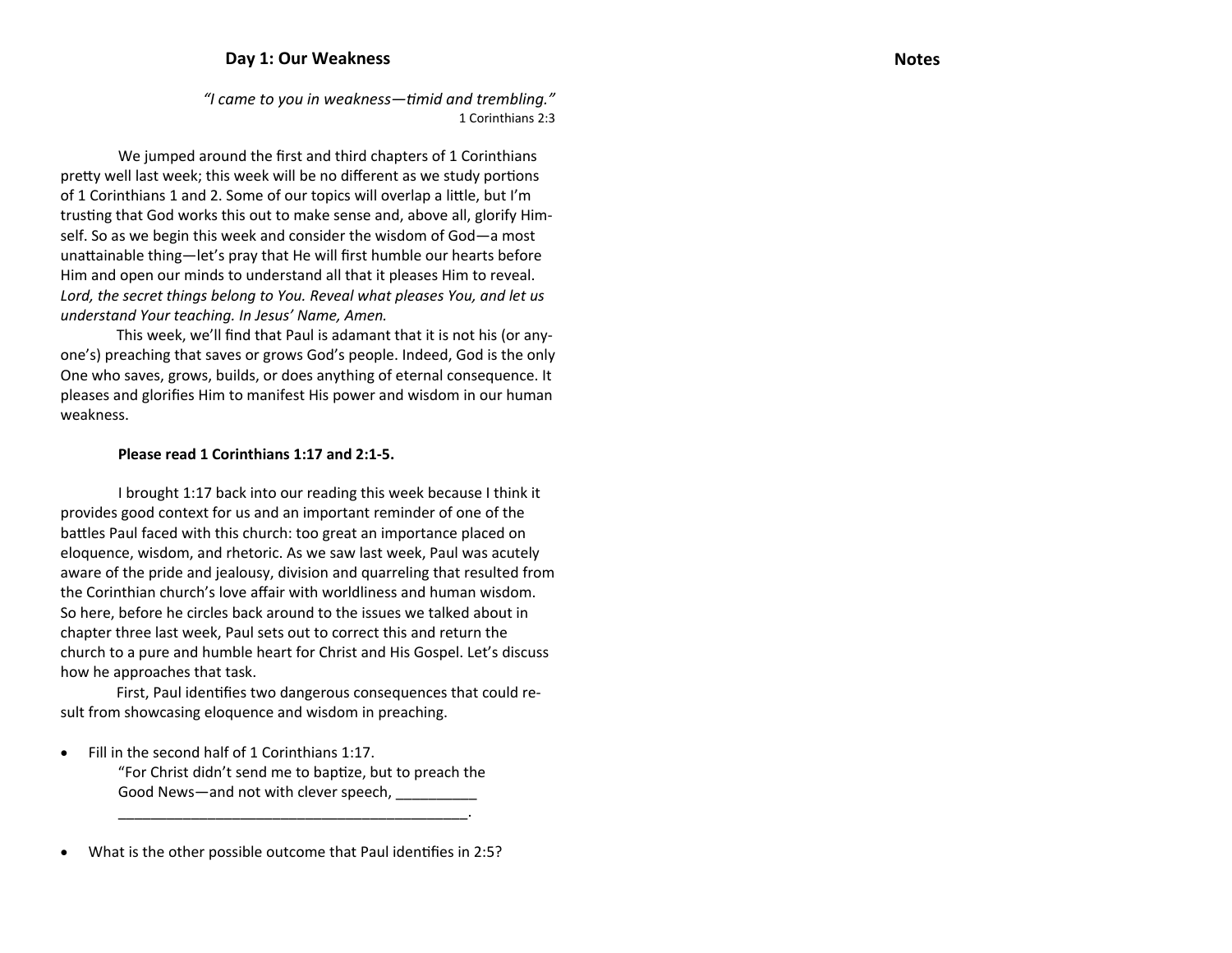to Your Son; Jesus, open his/her eyes; Holy Spirit, please convict of his/her need for Christ. Thank You that You hear my prayers and that You give me whatever I ask according to Your will. I trust You, and I love You. In Jesus' Name, Amen.

Paul was very aware that "clever speech" could distract from the power of the message itself. When our focus is on ourselves and our own talent, we shift from fully cooperating with God to competing for His glory. While our best <sup>e</sup>fforts are certainly no match for the glory of God, it's in our humility and complete surrender to His plans that He has the most room to shine forth in His fullness.

In other words, if Paul had gone to the Corinthians and preached the gospel in his best oratorical style, playing to the Corinthians' love of eloquence in public speech, what would have happened? Who would they have been paying attention to—Paul or the message itself? Paul, in just this one verse, reminds the Corinthians of what the prize is in any preaching. It's not the beauty of the speech but the splendor of the message.

Please note that I included the word "showcasing" as it pertains to eloquence and wisdom in preaching. Some of God's teachers are naturally gifted speakers who choose to use their gifts to give glory to the Giver. Praise God; this is right! In fact, Paul had <sup>a</sup> lot of respect for Apollos, who, as we learned last week, was one of those who was naturally gifted in speech and reasoning. God gives us each gifts as it pleases and glorifies Him. Eloquence is not wrong—but focusing on it instead of the meat of the Gospel—namely, Jesus Christ—is.

Paul doesn't merely point out that lofty speech could distract from the power of the Gospel. What else does 2:2 say that Paul did?

| "For $\mathsf I$ | that while I was with you I would |
|------------------|-----------------------------------|
|                  | everything except                 |
|                  | , the one who was crucified."     |

He made <sup>a</sup> conscious choice to leave aside anything that could possibly vie for the Corinthians' attention and love over and above Christ. He knew their culture and propensity to follow those who seemed wise by worldly standards. But Paul, knowing that Christ and His work on the cross stand in humble triumph over all human wisdom or <sup>e</sup>ffort, chose to let God's power work on its own.

As we'll see more on Day 5 this week, God wants to use His people in His work, but He doesn't need us to come up with complicated strategies to win the lost. He wants us to cling to Christ, the Only Truth; He wants us to bring Him everything we have, whether talent or weakness; and He wants us to trust the power of His Spirit to reach out and convict lost hearts. When we embrace the reality of our weakness and choose to trust God to work even through brokenness and simplicity, I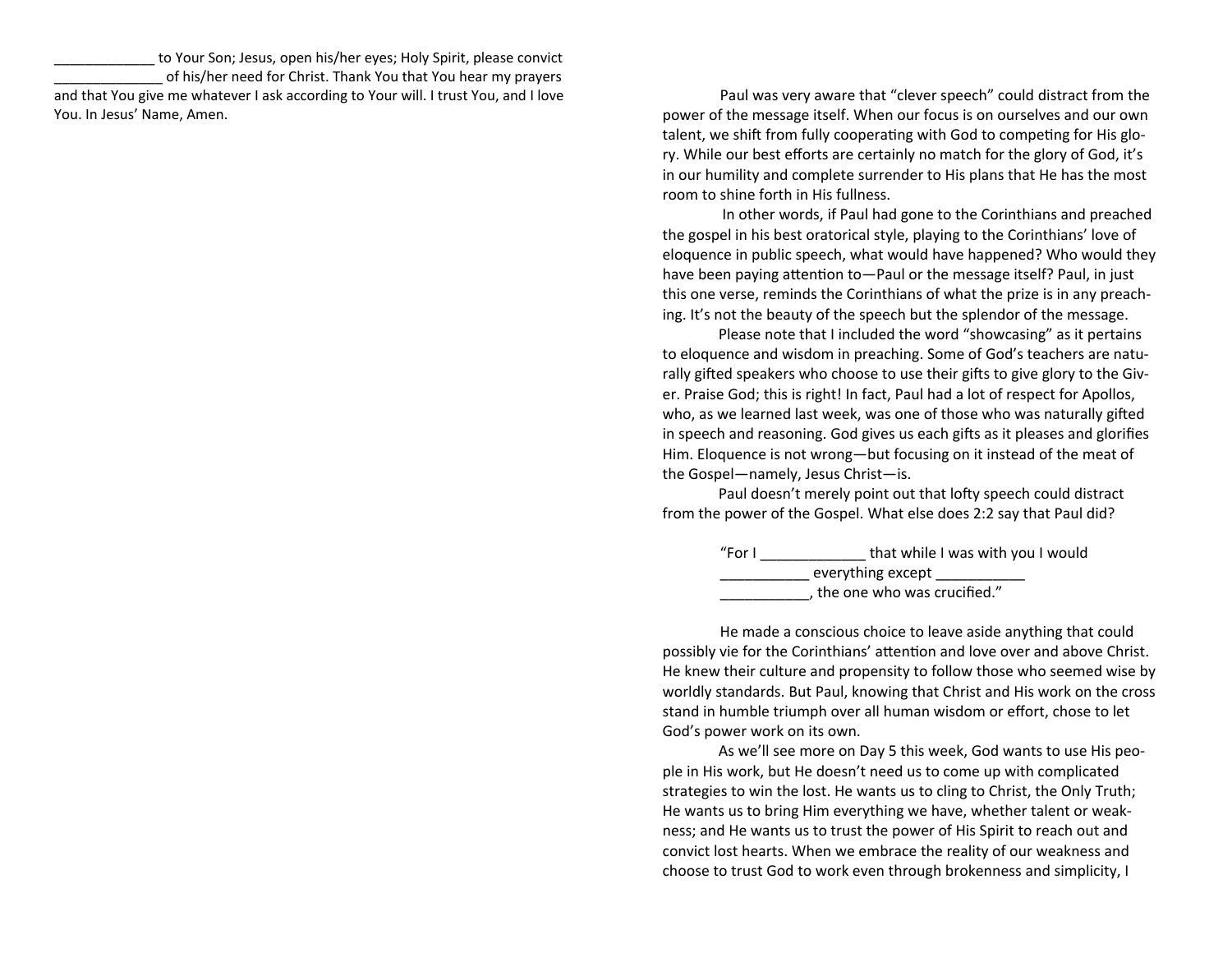believe we'll be lovingly humbled by Him as we see His power at work. Hallelujah and amen! That's what I want to see, don't you?

**Consider**: Do you sometimes feel weak or inferior when it comes to working for the Kingdom? What are some specific weaknesses you think you have? Now consider those weaknesses in light of what you read about Paul going to the Corinthians "timid and trembling." If Paul, one of the greatest evangelists in history, felt weak but realized that this was an opportunity for God to showcase His power, take comfort. Your weaknesses and shortcomings are just cracks in the jar of clay through which God's glory can shine.

**Pray**: Thank God that He knows you, inside and out. Thank Him for how much He loves you and that He created you with <sup>a</sup> purpose. "Everyone who is called by my name, whom I created for my glory, whom formed and made" (Isaiah 43:7). Your purpose is to glorify the God of creation; He wants to use even your weaknesses to do so. Ask Him to use every part of you to fulfill that purpose.

## **Day 2: God's Power**

*"Since God in his wisdom saw to it that the world would never know him through human wisdom, he has used our foolish preaching to save those who believe."* 1 Corinthians 1:21

I'm really excited about today, so let's get right to it.

#### **Read 1 Corinthians 1:18‐25.**

It comforts me to know how well God knows us, how far ahead of us He is, and how He plants spiritual safeguards for us all throughout His plans. God, in His wisdom, made certain that none of us would ever come to know Him through our own wisdom.

 $\bullet$  What would be some possible outcomes if we were allowed to find God through our own <sup>e</sup>fforts, reasoning, or wisdom?

The Bible I use most often is my ESV Study Bible. It's worth rewriting our verse for today in the ESV because the wording here caused fore, it is something each one of us received if and when we trusted in Christ as our Savior. Since Father, Son and Spirit are all three Persons of the same God, this gentleness given to us in the Spirit is the same gentleness that we see in Christ in Matthew 11:29. His gentleness attracts, doesn't it? He is a place of rest and safety. So should we be if we are relying on His power and His Spirit as we emulate Him and proclaim the Good News.

**God is the One who saves, and gentleness from us demonstrates trust in His ability.** We've been reminded several Ɵmes throughout these opening chapters of 1 Corinthians that we are not responsible for the salvation and spiritual growth of others. Yes, God gives us work, and we should obediently carry out all that He asks. However, He is the One who brings productivity from our work. We can't claim responsibility, so we can't boast. We need the Father to draw that person to His Son first (John 6:44); we need Jesus to open eyes and ears (Isaiah 35:5); and we need the Holy Spirit to convict our lost loved one of sin and the need for Christ (John 16:8). *Then and only then can he or she come to Christ and understand spiritual truths.*

When we stop struggling against those who are lost and know that God is the One who might "change those people's hearts, and that they will learn the truth" (2 Tim. 2:25), we demonstrate trust in God's ability--and we open ourselves up to blessing. We are blessed because God gives us the privilege of sharing His love without the looming responsibility of showing Him results. Our job is to proclaim the truth of the Good News, to treat those to oppose it with gentleness and love, and to pray for their salvation.

- $\bullet$ What does 2 Peter 3:9 tell us about God's feelings toward the lost?
- $\bullet$  What does 1 John 5:14-15 tell us about our prayers and God's response to them?

Friends, God wants our loved ones to come to salvation, too. So let's take heart, proclaim Christ, be gentle in action and fervent in prayer—and let's watch for God's transforming power and glory with expectation.

**Consider**: God gives us the privilege of spreading *good* news. Do you proclaim it? *How* do you proclaim it? We can't argue good news with bad attitudes and expect to see glorious results. If you have <sup>a</sup> loved one who needs Christ and you've been trying to argue against him or her in an <sup>e</sup>ffort to convince, fix your eyes on Christ and *His* power. Bring God your concerns about salvation, and let Him give you His peace and rest as you trust Him in prayer.

**Pray**: Father, thank You for sending your Son and loving me before I loved You—while I was <sup>s</sup>Ɵll lost in sin. I know that You love more than I do and that You are patient, longing to see all people come to repentance. I give \_\_\_\_\_\_\_\_\_'s salvation over to You. Please, Father, draw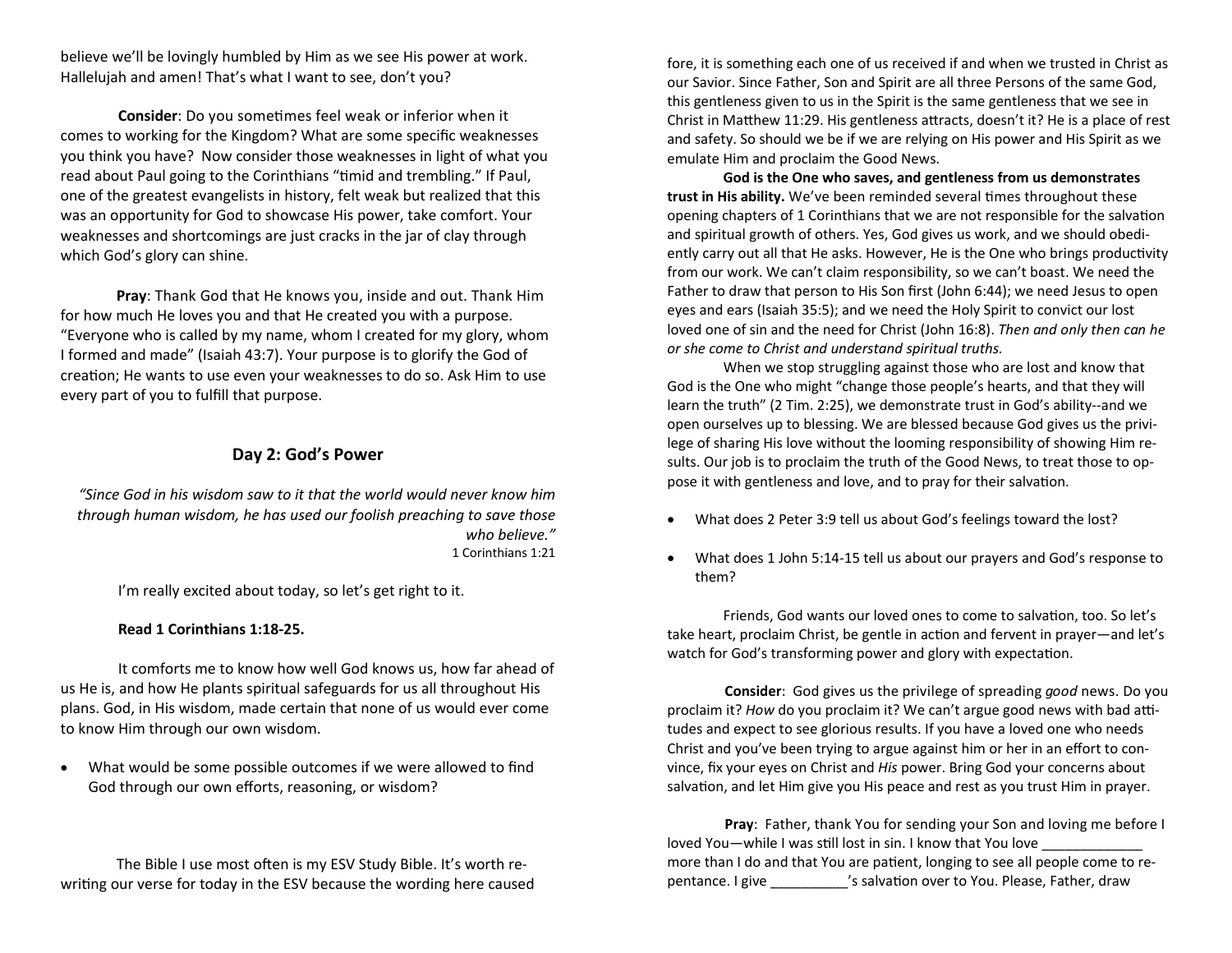of our own weaknesses and completely humble before the Lord, so that we can watch Him manifest His glory. So let's take <sup>a</sup> closer look at what Christ asked His disciples (us) to do—and what He did not ask them to do.

We are to proclaim the gospel to everyone. However, our responsibility ends there. Christ did not command us to argue and convince everyone of the Gospel. He didn't ask us to guilt or shame the lost into believing. He simply asked us to tell His story; the rest of the work belongs to Him, His Father, and the Holy Spirit.

We want to be obedient, and so we'll proclaim the Good News! But how, then, should we react when our husband or wife, brother, child, friend who we love and long to see come to Christ tells us that they don't believe and don't *want* to believe? How do we handle their inability to even understand the truth of what we're saying? How do we handle the opposition that sometimes accompanies?

> **Please read the following, and we'll draw <sup>a</sup> few conclusions:** 2 Timothy 2:24-26 GalaƟans 5:22-23Matthew 11:29 1 John 5:13-15 Glance at 1 Corinthians 3:6-7 again.

**We handle unbelief and opposi Ɵon with gentleness.** Paul instructs Timothy to "gently instruct those who oppose the truth." If you're anything like me, this is easier said than done! But God, in His grace and patience, has been teaching me this with utmost patience over the past 12-14 years. I won't get into specifics, but su ffice it to say that I, along with many of you, have someone I love deeply who does not yet know the Lord. I made the mistake (repeatedly, I might add) of passionately engaging in arguments with the goal of convincing this person of the logic in following Christ and the indisputable necessity of doing so. Neither of the things I tried to prove were wrong, but what was wrong was that I forfeited gentleness when I chose to engage in an argument with someone who couldn't understand what I was saying. The conversation veered off-track from God and His love in Christ, and I became flustered, angry, and seriously discouraged. By relying on my ability to convince, I moved into <sup>a</sup> flesh-driven argument instead of a Spirit-filled sharing of the Good News. No matter how hard I tried, I could not argue enough to make this person understand—and that's just the way God designed it so that He has every opportunity to showcase His glory.

**Gentleness is available to all of us.** I said that God has been teaching me about gentleness over the past several years. In addition to convicting me of where I veered <sup>o</sup>ff course, God has encouraged me by reminding me that we all have access to *His* gentleness. We don't have to muster what we have on our own. Amen to that!

Gentleness is one of the attributes of the fruit of the Spirit, and there-

me to pause and question God's purposeful choice to make the message of the cross seem so foolish to the lost.

> "For since, in the wisdom of God, the world did not know God through wisdom, it pleased God through the folly of what we preach to save those who believe."

Why on earth would it please God to save people through what seems like foolishness?! Does He take pleasure in our confusion? To the contrary, we know that our God delights in order and reason and brings hidden things to light. So I ask, *why?*

 think there are <sup>a</sup> few reasons that it pleased God to save humanity this way.

- 1. **It sets the order right.** God, as the God who delights in order, delights speci fically in the *right* order. The "foolishness" in the message of salvation actually serves that purpose. When mankind first sinned, we tried to reverse the order of things, choosing rebellion against God because we thought we knew better than He did. We tried to exalt ourselves higher than the One who will forever be exalted highest. Salvation depends first and foremost upon us realizing that God is the only God. There is none but Him, and He needs to be acknowledged as the Most High. Our sin separates us from Him because, when mankind fell, we placed our own selfish desires of exaltation above the One who is and forever will be highest. Salvation is an act of repentance and humility, acknowledging Christ as the only One who can save. He is first. He is most. Always.
- 2. **It deals with our pride and uni fies the church.** God made the world's wisdom foolish and chose to save this way so that our human nature, so prone to pride, can't rise up in boasting in our own righteousness. Our righteousness before God is like filthy rags. No one can claim absolute holiness before <sup>a</sup> holy God—and so not one of us is good enough to come to Him alone. The result is <sup>a</sup> heart that, once we do come to Him, is humble first before Him—and also before every other person who has come into the family of God. We are all set on an equal playing field before God and each other, reinforcing love, respect, and humility within the family of God. We can't serve each other and work together for God's Kingdom if we think we've done anything to contribute to or earn our own salvation. Humility perpetuates unity.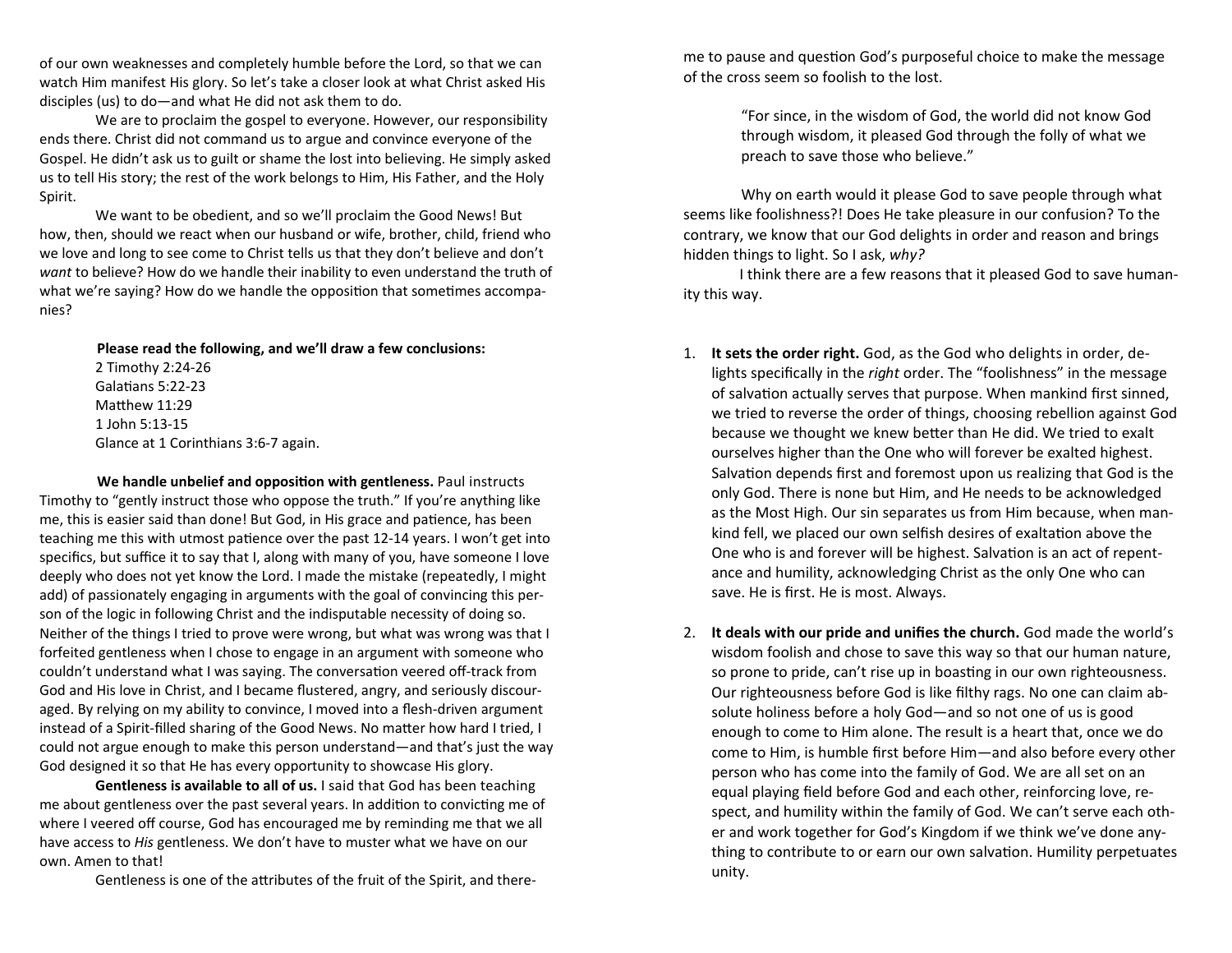3. **It requires faith.** This one's my favorite.

## **Please read Romans 2:16‐18 and Hebrews 11:1‐6.**

 $\bullet$ *What is the one thing we need in order to please God?*

God was and is pleased to save people through "foolish" preaching because the Gospel, foolish by the world's own puffed-up standards, requires faith from us. When we step out in faith and believe in the unseen God, we move forward in faith and trust by believing that He exists and taking the first step toward Him in relationship. From what we're told in the parable of the Prodigal Son, when we take the first step toward God, our Father will run to us with <sup>a</sup> delighted heart and open arms.

**Consider** how God designed His plan of salvation. From the moment we take <sup>a</sup> first step of faith, we step out from under His wrath not just to <sup>a</sup> place of safety—but right into His *pleasure*. Let this rest on you for a few moments.

**Pray:** Thank God for His saving power and great wisdom. Thank Him that He delights in you. Ask Him to speak to your spirit through His own today about His fatherly heart for you.

# **Day 3: Called to More**

*"For consider your calling, brothers: not many of you were wise according to worldly standards, not many were powerful, not many were of noble birth."* 1 Corinthians 1:26

II want to start today by meditating on Isaiah 55:8-9.

"'My thoughts are nothing like your thoughts,' says the LORD. 'And my ways are far beyond anything you could imagine. For just as the heavens are higher than the earth, so my ways are higher than your ways and my thoughts higher than your thoughts.'"

 $\bullet$ *Think of <sup>a</sup> Ɵme when God showed you just how far above your* God actually delight when we boast in Him? Because boasting in Him confirms that we agree with God about who He says He is. Boasting in ourselves is wrong because it attempts to raise us above the Most High; boasting in God exalts God to His rightful place above all else.

Furthermore, boasting in God indicates our heart's condition. When we really know God, love Him, and understand who He is, we can't help but boast about Him! Our heart is smitten with the Truth, filled to overflowing with love for Him—and that overflow comes right out of our mouths in boasting and praise.

**Consider**: Pride is an area in which we all struggle. It stems from selfishness and lives at the center of human nature. But pride has <sup>a</sup> way of vanishing when we take <sup>a</sup> good look at ourselves before <sup>a</sup> Holy God. Where do you struggle with pride?

**Pray**: Ask God to show you the areas in your life that may tempt you toward pride, and ask Him to bring you humbly before His throne. Confess where you have fallen, and ask Him to guard you where you are weak.

## **Day 5: We Proclaim...Gently**

*"The message of the cross is foolish to those who are headed for destrucƟon! But we who are being saved know it is the very power of God."* 1 Corinthians 1:18

Yesterday we discussed boasting before God as compared to boasting *in God,* and we considered God's chosen method of salvation as prevention against any opportunity for human boasting. We can't take pride in our own salvation, for we did nothing to deserve or earn it. Furthermore, we can't lay claim to anyone else's salvation, becoming inflated in the work we do to lead others into God's kingdom (1 Cor. 3:7). This is an important starting point for us today as we try to understand how to be faithful in our calling to spread the Gospel to <sup>a</sup> lost world.

## **Please read Mark 16:15‐16 and 1 Corinthians 2:14‐16.**

Jesus commanded His disciples to go proclaim the Gospel to the entire world so that people would be saved. But, in 1 Corinthians 1:18 and again in 2:14-16, Paul tells us that those who do not yet belong to God cannot understand spiritual truths. The gospel is foolishness to them! So how can we fulfill the mission Christ gives us if the lost can't understand it anyway? This is maybe the greatest opportunity for us to step out in faith-filled obedience, fully aware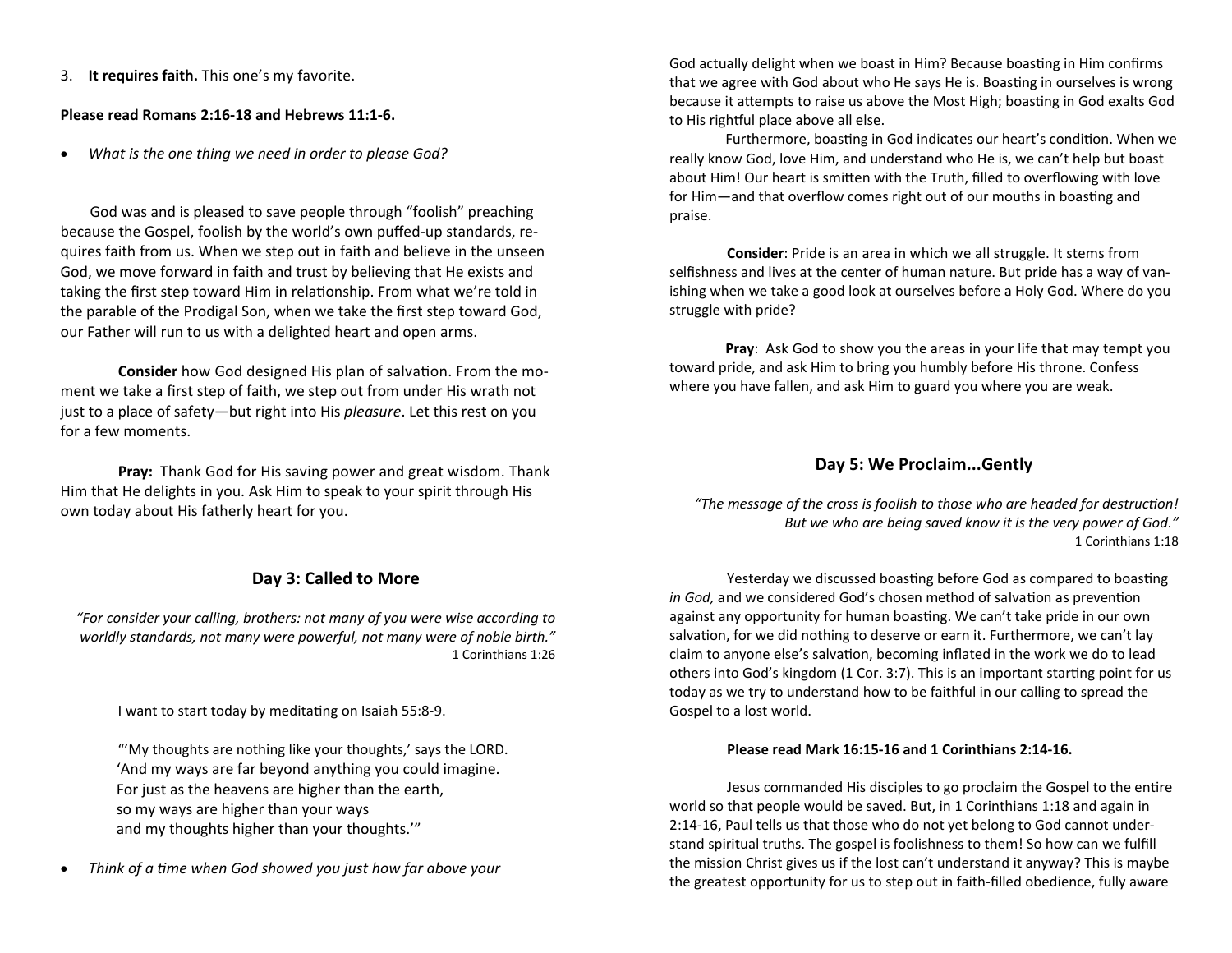ing and division; it spills over into our perception of ourselves before God.

If you have time, look up the following verses. I will draw some conclusions below.

> Genesis 3:4-6Proverbs 8:13Proverbs 9:10Proverbs 16:18Isaiah 14:13-15 Isaiah 44:24-25 Isaiah 64:6 James 3:13-15James 4:6

**BoasƟng of ourselves in the presence of God is the anƟthesis of wis‐ dom.** When we consider who God is--and who we are by comparison- boasting of ourselves is downright foolish! God, by Himself, created all things-including any of us who might dare think ourselves worthy before Him. He possesses and presides over all knowledge and wisdom, and His holiness is perfect and complete. Our attempts at great knowledge are foolishness to Him who "stretched out the heavens," and no matter how good we think we are, our righteousness before the One and Only is contaminated. Any puffed up opinion we have of ourselves just doesn't make sense, but real wisdom is based on <sup>a</sup> fear of the Lord (Proverbs 9:10).

**Pride and boasƟng are indicators of <sup>a</sup> selfish heart.** Are we <sup>a</sup> liƩle desensitized to the problem of selfishness? I'll admit that I may be; it's a condition we see so regularly in ourselves and others that maybe we are a little numb to the severity of it. But from beginning to end, God's Word says selfishness is evil. James goes so far as to call it demonic. Selfishness is the motivator behind pride and boasting, and it is the source of "disorder and evil of every kind" (James 3:16).

**Pride and boasƟng before God are dangerous.** "Pride goes before destruction, and haughtiness before a fall" (Proverbs 16:18). Indeed, pride went before *the* Fall. The presence of sin and death that entered the world in Genesis 3 came as the result of the temptation to rise up to God's level. That pride and desire to be just like God are in direct rebellion to who He says He is as the Most High—and He cannot and will not tolerate it.

This leads us to the second and final "so that" (*ESV*) or "therefore" (*NLT*) in verse 1 Corinthians 1:31.

#### **Please read Jeremiah 9:23‐24.**

This is the passage that Paul was quoting when he said, "If you want to boast, boast only in the Lord." Why is this kind of boasting OK? Why does

*thoughts and ways His are.*

We've looked at our weakness, God's power, God's wisdom, and His pleasure in saving the world through what seems like foolishness. Indeed, His wisdom, thoughts, and ways are unlike and far above our own. Today, we're going to consider how God's thoughts and ways actually work to bring forth more in each of us than we could ever imagine.

#### **Please read 1 Corinthians 1:26‐28, 2:6‐13.**

In these verses, Paul reminds many in the church of what they were before Christ called them. Basically, not many of them had anything to brag about! In addition to it reminding the church of its origins in order to correct the proud attitudes, division, and fighting that we encountered last week, these two short verses set us up to understand every believer's gift and calling from God.

"Not many of you were" is repeated three times in verse 26. Paul then lists some negative adjectives to describe what God uses to accomplish some pretty noble tasks. List those here:

- $\bullet$
- $\bullet$
- $\bullet$
- $\bullet$

Church, our God is in the business of calling us to far more than we can imagine. His purpose in turning our wisdom upside-down is first and foremost to display His own glory—but it is also to bring *us* glory*,* according to 2:7. Can you believe that?! I had to read it several times to make sure I had that right. Whatever we believe we once were or still are, *God sees us with eyes and purpose that are greater than our own.*

Paul urges the Corinthians to "consider [their] calling." at first read, I just assumed this consideration was part of Paul debunking excess pride. While that's still accomplished, the calling that he's urging the church to ponder is the calling that God made on the life of each person there; the calling He makes on you and me; the calling that goes far beyond what any of us deserve or can imagine. So let's do as Paul urged the Corinthians to do and consider *our calling.* We are called:

- $\bullet$ To eternal life (John 3:16).
- $\bullet$ to be God's children (Romans 8:15).